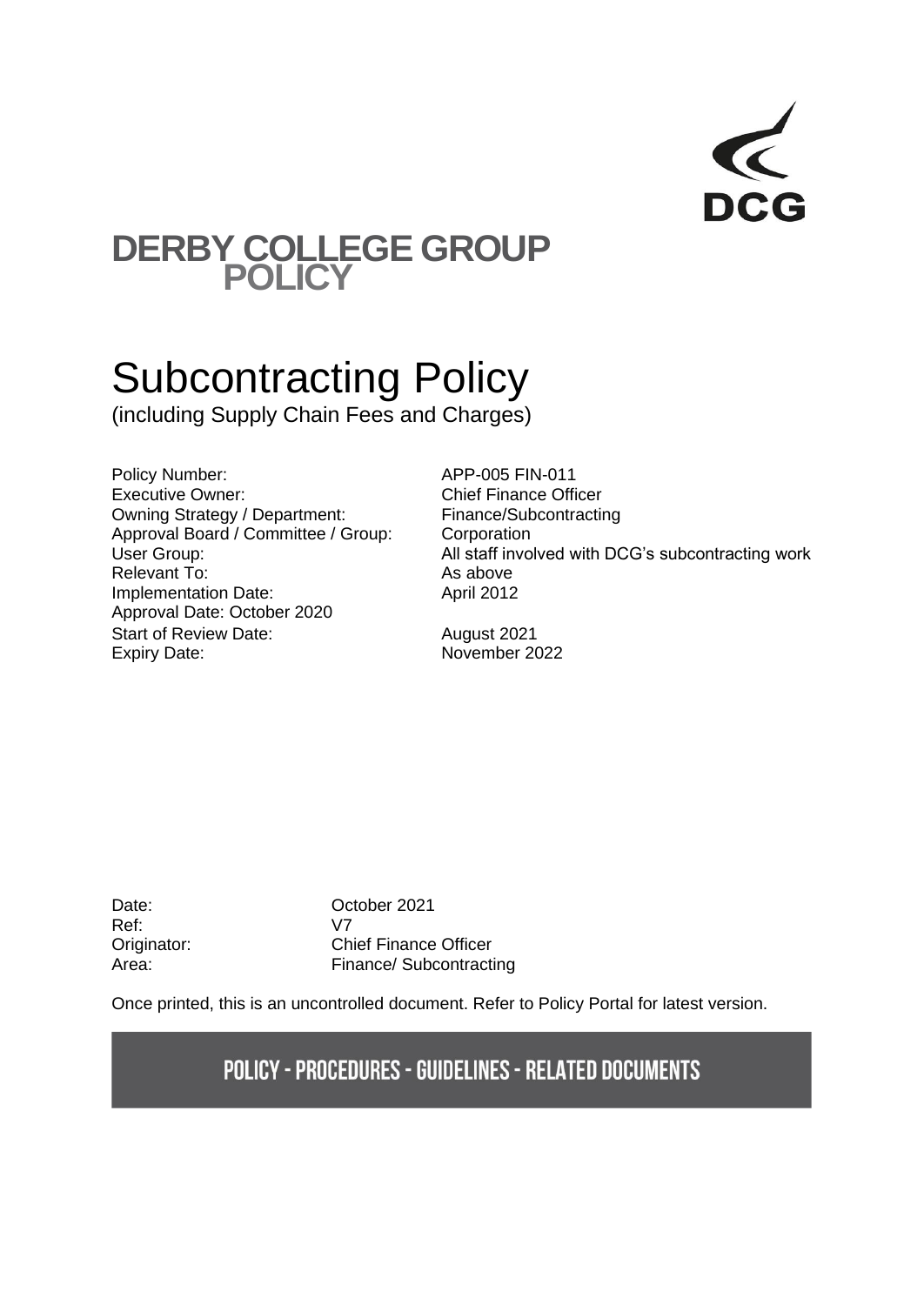## **Policy Accountability and Implementation**

Policy Title: Subcontracting Policy Policy Author / Reviewers: Chief Financial Officer Policy Implementation: Chief Financial Officer Policy Monitoring and Compliance: Chief Financial Officer

Policy Review Timeline: Annually or after any change to statutory requirement, organisational, management change or HSE guidance

#### Synopsis:

This Policy sets out DCG's rationale for working with Sub-Contractors and the methodology used to determine fees and charges anticipated with such partnerships. In line with the Education Skills Funding Agency (ESFA) requirements, this policy outlines how DCG contributes towards improving the quality of Sub-Contractor teaching and learning as well as underlining the services provided, in return of fees charged to our partners.

## **Policy Classification and Publication**

## **Classification**

• Essential Authority (EA)

## **Publication**

- Intranet Policy portal
- Website

#### **Empowering/related legislative and/or authoritative references:** None

## **Impact Assessment reference:** N/A

## **Periodic Policy Review / Change History**

*Note: Please make it clear if change/review relates to procedures, guidelines and associated documents only or it is a rational for a new or substantive policy review*

| <b>Version</b> | <b>Reviewed /</b><br><b>Modified by:</b>               | <b>Change History</b>                                                                                                                                                                                                                                                   | <b>Advisory</b><br>committee<br>/ groups or<br>specialists | <b>Review /</b><br><b>Meeting</b><br>Date/s |
|----------------|--------------------------------------------------------|-------------------------------------------------------------------------------------------------------------------------------------------------------------------------------------------------------------------------------------------------------------------------|------------------------------------------------------------|---------------------------------------------|
| V <sub>2</sub> | Partnerships &<br>Subcontract<br>Manager               | Subcontracting Policy and Procedure merged with<br>Subcontracting Supply Chain Fees Policy and Procedure.                                                                                                                                                               |                                                            |                                             |
| V <sub>3</sub> | Partnerships &<br>Subcontract<br>Manager               | Updated to reflect current status                                                                                                                                                                                                                                       |                                                            |                                             |
| V <sub>4</sub> | Partnerships &<br>Subcontract<br>Manager               | Section 5.5 to reflect change of Director<br>Section 6.2 change of re-observation length<br>Section 6.3 removal of bullet numbers<br>Minor amendments to flow chart<br>Removal of reference of RoATP £100,000 threshold to enter<br>register under Section 2.5 and 5.9. | Corporation                                                | 17 December<br>2018                         |
| V <sub>5</sub> | Deputy Principal<br>and Chief Finance<br>Officer (CFO) | A review of the policy undertaken with no additional changes<br>proposed                                                                                                                                                                                                | Corporation                                                | 16 December<br>2019                         |
| V <sub>6</sub> | Director of Quality<br>and Compliance,<br><b>CFO</b>   | A review of the policy undertaken with no additional changes<br>proposed. COVID 19 Addendum attached. Funding allocations<br>to our Partner organisations updated                                                                                                       | Corporation                                                | October 2020                                |
| V <sub>7</sub> | <b>CFO</b>                                             | A review of the policy undertaken, updated<br>Person Responsible<br>All dates updated<br>References to quality business partners removed.                                                                                                                               | Corporation                                                | October 2021                                |
|                |                                                        |                                                                                                                                                                                                                                                                         |                                                            |                                             |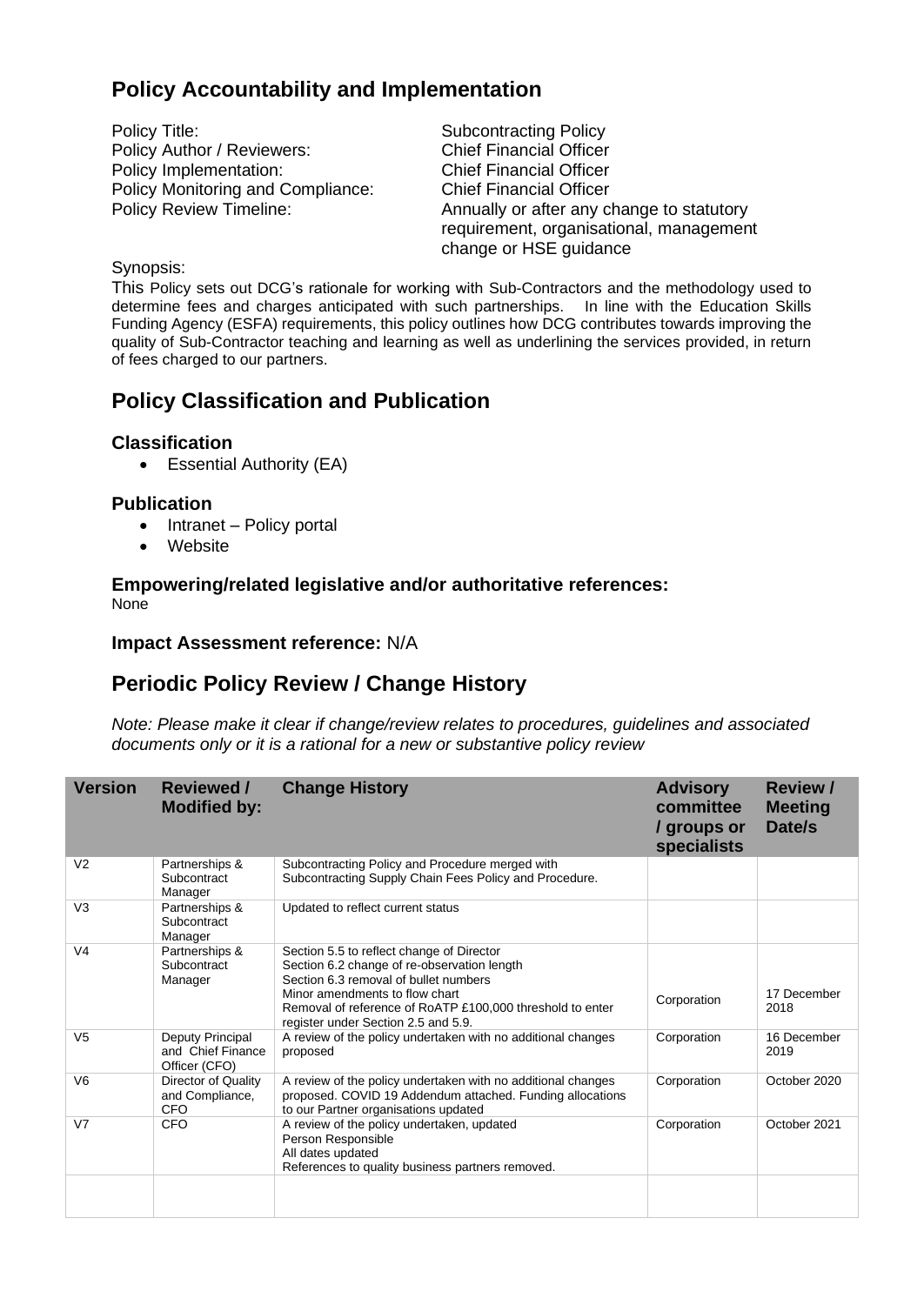## **1. Policy Statement**

As part of the Derby College Group (DCG) strategy to provide high quality learning experiences to students and to bridge identified skills and provision gaps, a proportion of the Group delivery will be undertaken by local and national Sub-Contractor providers.

DCG will take all reasonable measures to ensure the selection of competent Sub-Contractors to deliver education and training by carrying out a due diligence process prior to entering into any Agreement.

The Subcontracting Policy ('The Policy') sets out DCG's rationale for working with Sub-Contractors and the methodology used to determine fees and charges anticipated with such partnerships. It is a requirement of the Education Skills Funding Agency (ESFA) Funding Rules Document.

In line with the ESFA requirements, this policy outlines how DCG contributes towards improving the quality of Sub-Contractor teaching and learning as well as underlining the services provided, in return of fees charged to our partners.

The Policy also summarises the payment terms and schedule between Sub-Contractor and DCG and indicates how and when the Policy is communicated with current and potential Sub-Contractors.

The delivery is to be carried out in a safe manner without risk to the Health, Safety and Welfare of the Sub-Contractors, Group Employees, Students or Visitors.

DCG will take all reasonable steps to ensure that the delivery of education and training by the Sub-Contractor adheres to the Group's Equality and Diversity Policy and any legislation relating to Equality and Diversity.

DCG will take all reasonable steps to safeguard students and vulnerable adults by expecting Sub-Contractors to conform to the standards established by the Group's Safeguarding Policy.

DCG recognises that sub-contracting work does not absolve the Group of its legal obligations or responsibilities.

This document sets out DCG's policy on the selection, appointment and management of Sub-Contractors.

The Policy is reviewed annually and will be brought to Corporation for approval.

## **2. Definitions**

The policy relates to the provision of sub-contracted delivery of full programmes, and/or frameworks by the Group or third party.

## **2.1 Sub-Contractor**

In this policy, Sub-Contractor (also known as the Provider) means anyone selected, appointed or engaged by DCG to work with DCG to provide education and training to students not on college premises.

#### **2.2 Competence**

In this policy, competence means the acquisition of sufficient skills, knowledge and experience of current best practice to fulfil the role as detailed in the Sub-Contractor Agreement.

#### **2.3 Education Skills Funding Agency (ESFA)**

The Education Skills Funding Agency is a partner organisation of the Department of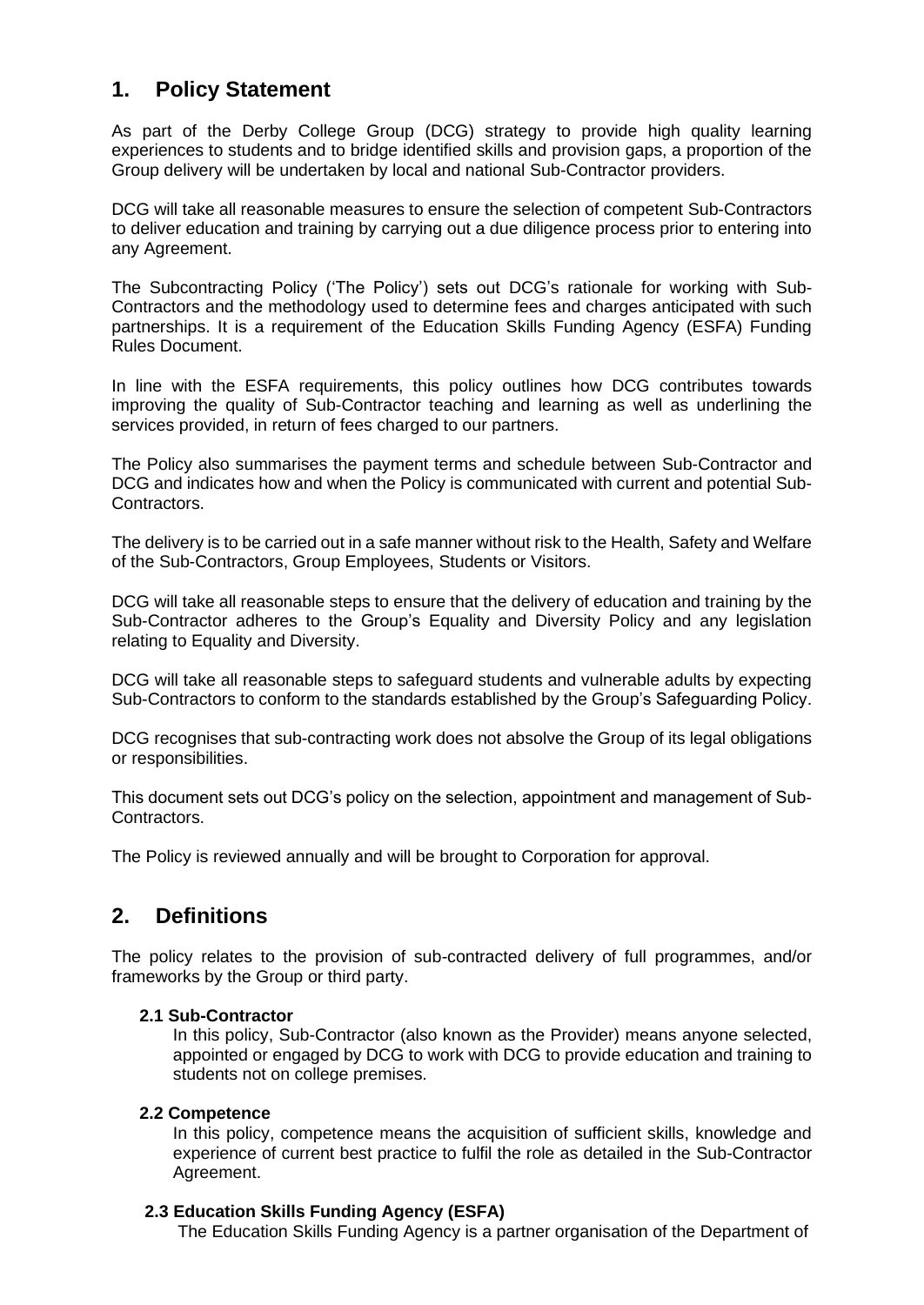Education and it exists to fund and promote adult further education and skills training in England.

#### **2.4 Contract**

A Contract or Agreement is where a Lead Provider has entered into a contract with a third party to carry out all or part of the services that are funded by the Education Skills Funding Agency.

#### **2.5 Register of Apprenticeship Training Providers (RoATP)**

The Register of Apprenticeship Training Providers (RoATP) is a register of providers that have passed the standards expected by the ESFA and are eligible to be invited for future invitations to tender for the delivery of education and training services.

It is a funding requirement that all Sub-Contractors in the ESFA supply chain enter the RoATP, in accordance with the Funding Rules.

#### **2.6 Due Diligence**

The Group will undertake a full Due Diligence check on potential Sub-Contractors prior to awarding them a contract to deliver education and training services. This check meets ESFA standards and will request information such as:

- Copies of annual financial accounts
- Details of the teaching / delivery staff
- Details of awarding body qualifications accreditation
- Details of policies and procedures
- Details of Insurance Policies
- Employer Liability Insurance
- Public Liability Insurance
- Professional Indemnity Insurance
- Details of the Directors and the ownership of the organisation
- Details of the organisations UK Provider Reference Number (UKPRN)
- Trade references
- DBS / Vetting and Barring Service approval for Delivery / Contact Staff (Exc. HE provision)
- Details of Ofsted Inspections either direct or indirectly
- Details of other Quality Standards held e.g ISO / IIP
- Details of Registration with the Information Commissioners Office
- Details of Safeguarding policies and procedures
- Details of the Continuous Professional Development policies, procedures and processes

#### **2.7 Matrix Accreditation**

In accordance with ESFA guidance, the Group must provide high quality and easily accessible information; advice and guidance in helping students understand the opportunities and support available to them about education, training or connected matters. All Sub-Contractors will be expected to hold Matrix Accreditation or attain Matrix Accreditation within six months of the commencement of any contract with the Group

#### **2.8 Remuneration**

The Group will pay the Sub-Contractor a percentage of the funding that it is paid by the ESFA. This management fee is fixed, however if the Sub-Contractor submits a high percentage of paperwork with errors / omissions the Group will increase the management fee to cover additional work. The Quality Cycle process is in place to ensure compliance.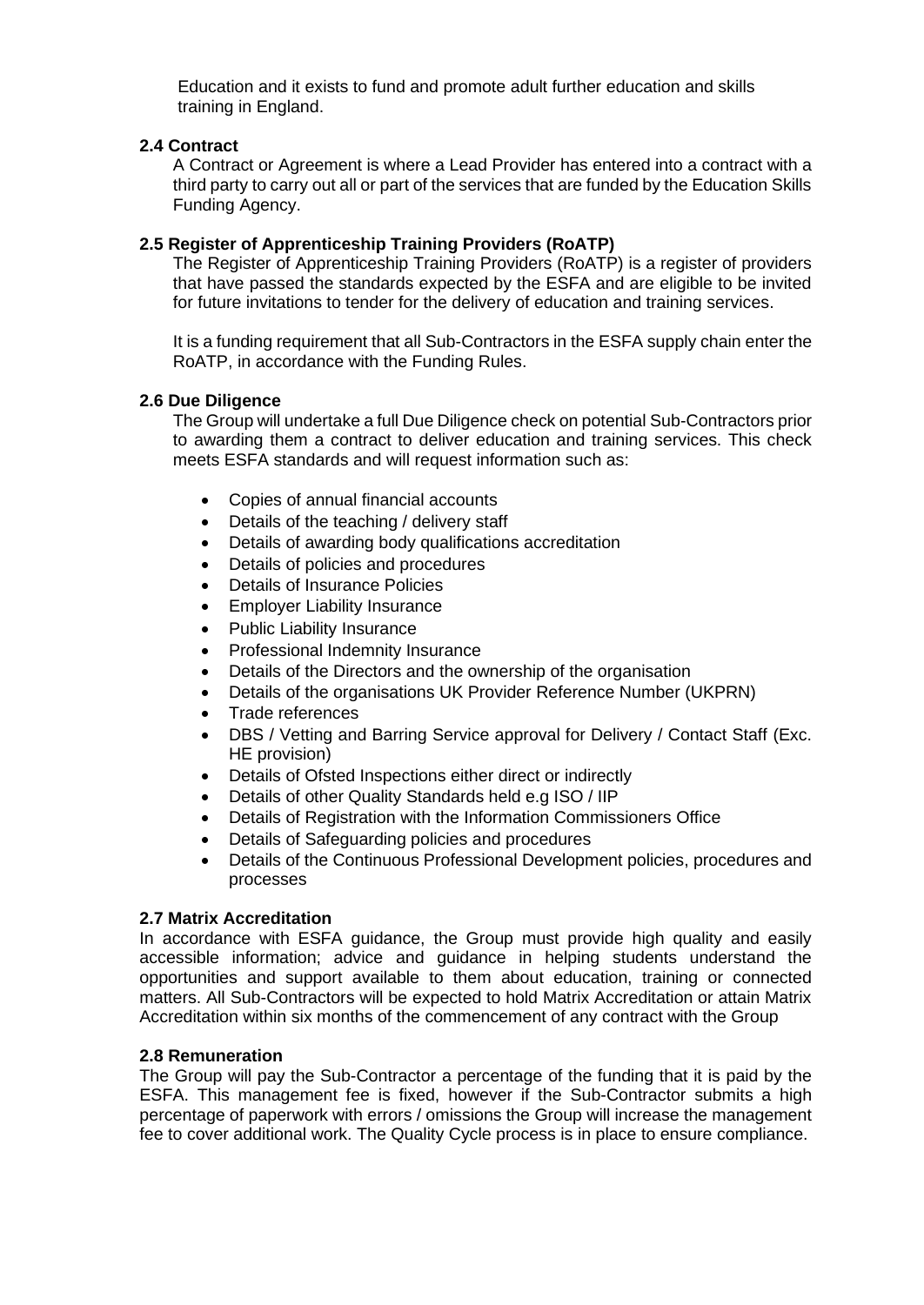## **3. Principles**

This policy applies to all Sub-Contractors and their staff. The Policy identifies both internal and external stakeholders and their role in relation to policies, procedures and standards expected by the Group whilst delivering education and training programmes on behalf of the Group.

## **4. Scope and Limitations**

This policy relates to the interaction between the Group and the Sub-Contractor and the Sub-Contractor and Employers. The Group will work with Sub-Contractors to ensure that:

- Sub-Contractors achieve a minimum standard to be considered a partner with DCG;
- The delivery of education and training meets college, awarding organisations, and ESFA standards;
- Students and employers are benefitting through the delivery of high quality education and training programmes.

The policy is a working document and will be updated and amended as required to respond to external factors.

## **5. Responsibilities**

#### **5.1 Chief Executive**

The Chief Executive has the overall responsibility for all matters, involving the Sub-Contractors Policy. This responsibility includes ensuring that Audit and Quality Compliance matters are an important priority for the Group, addressed through comprehensive policies and procedures that are effectively implemented and appropriately resourced within the overall financial position of the Group.

## **5. 2 Executive Team**

Each member of the Executive Team is responsible for ensuring that the Group's Sub-Contractors policy is implemented.

## **5.3 Group Leadership and Management Team**

Group Leadership and Management team are responsible for supporting the principle of the Sub-Contractors policy.

## **5.4 Chief Finance Officer**

The Chief Finance Officer takes strategic responsibility for applying the Sub-Contractors policy. The Delivery Partners and Sub-Contractors the Group propose to engage are compliant, competent and adequately resourced to satisfy the requirements of internal and external audit, quality standards and the requirements of the different external regulatory bodies.

#### **5.5 Subcontracting Manager**

Will take overall responsibility for the Sub-contracted provision in all funding streams ensuring contracts are issued and that Sub-contracted provision meets benchmark data.

## **5.6 Group Student Environment/Health and Safety Team**

The Health and Safety Team provide advisory support on the implications of Health and Safety legislation as it affects this policy.

#### **5.7 Sub-Contractors and their employees**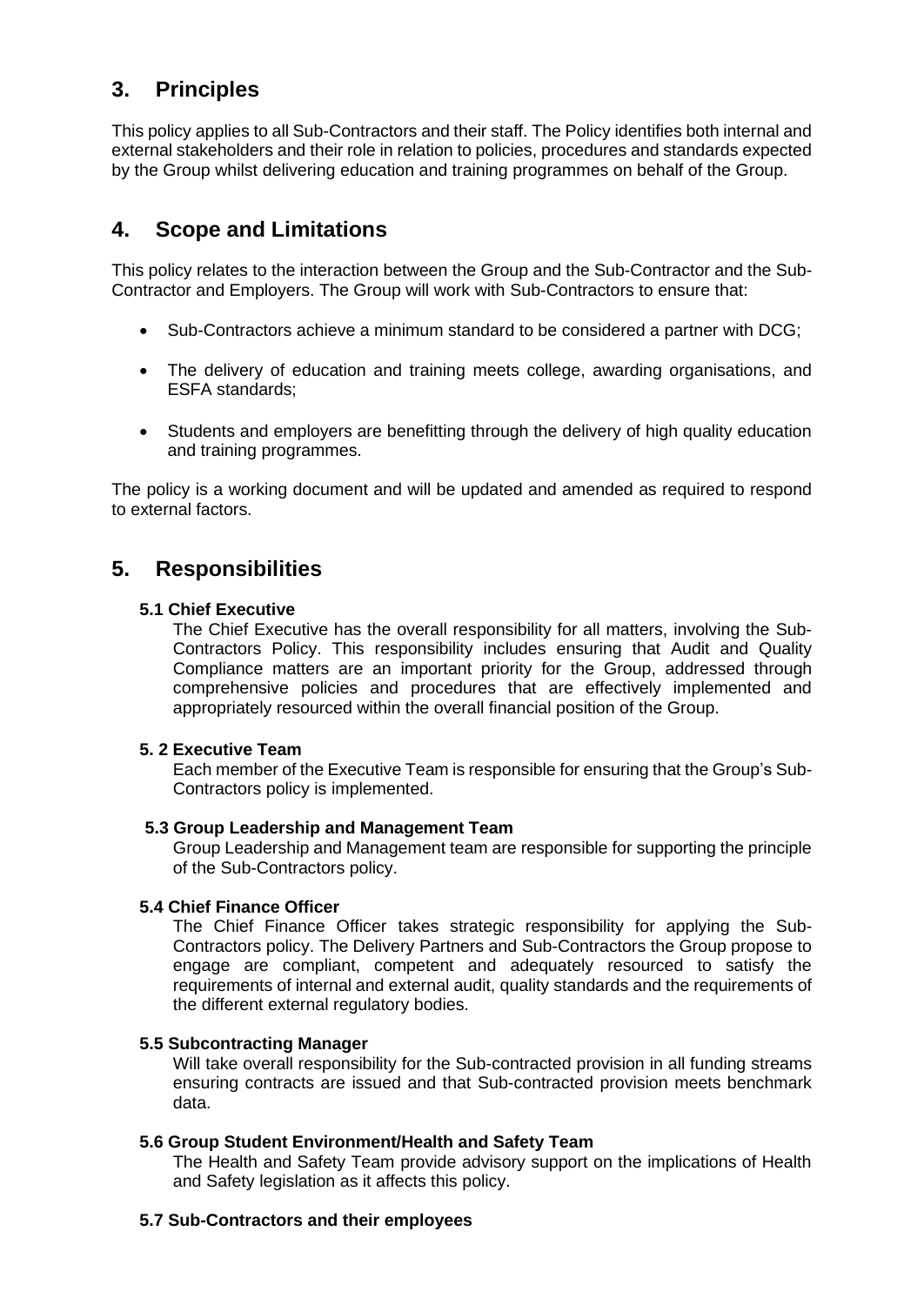All Sub-Contractors and their employees have a responsibility to fulfil the requirements of the Agreement relating to Group policies including Health and Safety, Safeguarding, Equality and Diversity, Audit and Quality compliance.

Sub-Contractors must comply with the Group's Policies including safety standards, and meet their statutory obligations with regards to Health and Safety. Ensuring that any accident, incident or near miss arising is reported in line with the Group procedures.

## **5.8 The Sub-Contractor is responsible for**:

- Providing the information requested by the Group as a part of the due diligence process.
- Sub-Contractors must comply with the Group's Policies including safety standards and meet their statutory obligations with regards to Health and Safety. Ensuring that any accident, incident or near miss arising is reported in line with the Group procedures.
- Providing information to the Group about how its activities will affect Group students, and others for whom the Group has a responsibility prior to any work being undertaken.
- Providing the Group, documentation to enable the Group to make a judgement as to the suitability to enter into a sub-contract Agreement. The documentation is to be updated on a timely basis and at the request of the Group for the duration of the Agreement.
- Ensuring that Students are eligible for funding in accordance with ESFA Funding Rules 2021/22 and any subsequent amendments.
- Informing the Group of any changes of:
	- o Ownership of the organisation
	- o The management structure of the organisation
	- o Loss of centre accreditation / direct claim status
	- o Status in relation to winding up orders
- Details of any accidents / dangerous occurrences affecting students or a learning environment.
- Details of any Safeguarding issues.
- Details of any Criminal Offences of students prior to any learning taking place.
- Entry onto the RoATP and maintaining its registration.
- Being Matrix Accredited and maintaining its accreditation or attaining accreditation at its own cost.
- Completion of an annual Self-Assessment Report.
- Submission of enrolments, registers and completion
- Submission of enrolments, registers and completion documentary evidence in a timely and with minimal errors or omissions.

## **6. Implementation Arrangements**

## **6.1 SUB-CONTRACTING RATIONALE**

- **6.1.1** DCG works with sub-contract providers primarily for but not limited to the following reasons:
- The Group recognises and values the diverse range of learning opportunities provided that may not otherwise be available at DCG, through partnership with external Sub-Contractors, this enables DCG to offer a more comprehensive curriculum to potential students, employers and stake holders.
- Working in partnership enables DCG to reach individuals who may not ordinarily become students at a College or experience learning in a College environment.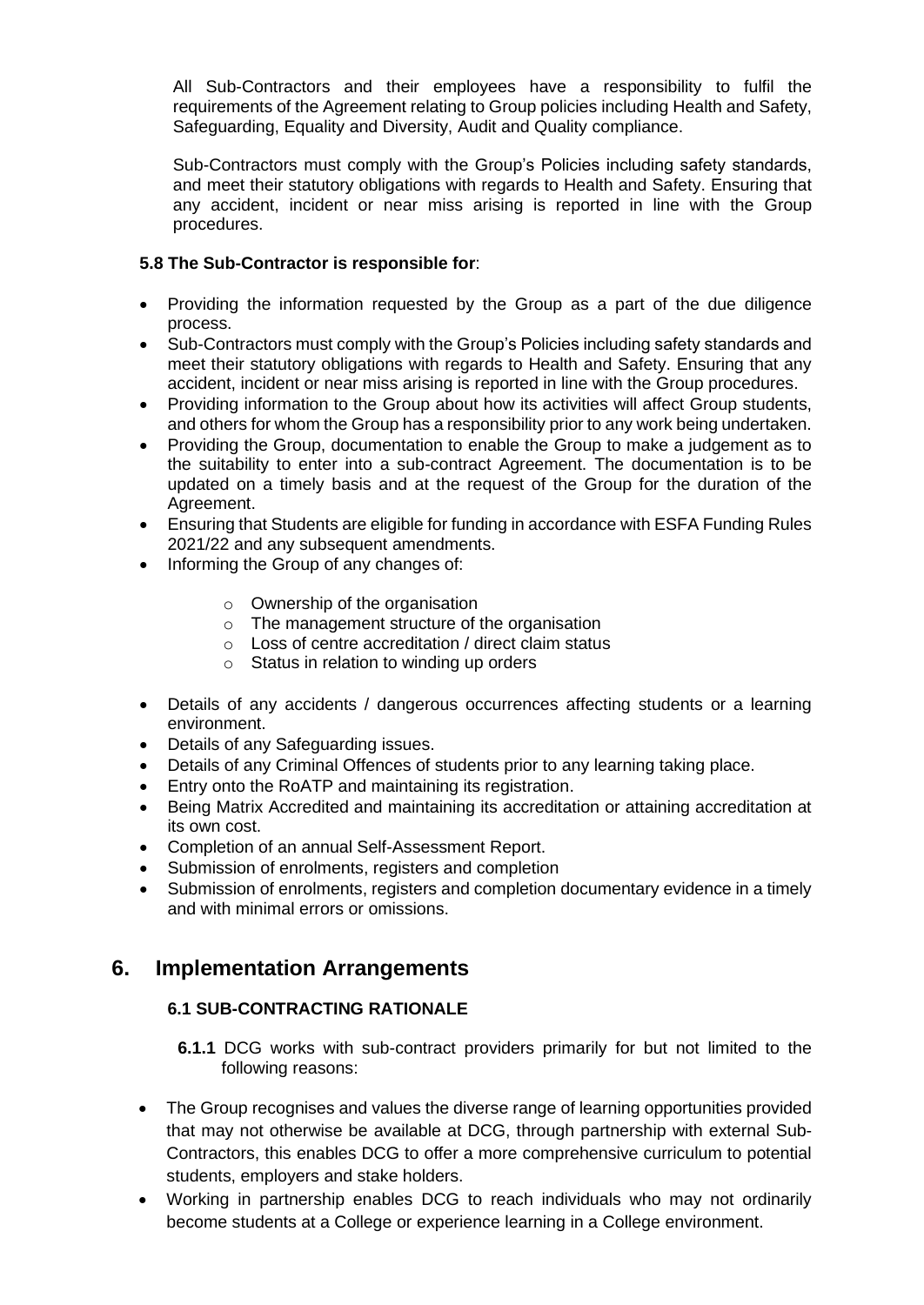- Students will have access to facilities or expertise in relation to delivery that is otherwise unavailable at DCG.
- Ability to engage local employers that would not otherwise engage with DCG.
- Specialist provision not otherwise available at DCG

To ensure the Subcontract provision meets the standards set out in the Common Inspection Framework and the expectations of the Student and the Employer, DCG will undertake:

- Monitoring of provision by making announced and unannounced visits to the premises where delivery is taking place to satisfy quality audit requirements.
- Observation of teaching and assessment where delivery is taking place.
- Monitoring of attendance evidence, IAG, reviews, accreditation and achievement.
- To verify student authenticity.
- Review meetings
- Data analysis
- Health and Safety, Audit and Quality trail including enrolment, progression and destination.
- Compliments and complaints procedure and review.
- Moderation/IQA/EQA visits

DCG will provide to the Sub-Contractor:

- All required documentation to complete and satisfy the requirements of quality assurance, audit and inspection.
- DCG Students must have access to Student Services, Additional Student Support, Bursary funds, Student Union and College facilities.
- Data relating to the Sub-Contractor's students in line with GDPR.
- Remuneration for services provided based on information supplied by the Sub-Contractor as calculated by the Student Information Software.
- Remuneration will be based on an agreed Management Fee, where the Sub-Contractor provides inaccurate documentation which exceeds an agreed percentage the Group has the right to increase the Management Fee.

## **6.2 CONTRIBUTION TO IMPROVING TEACHING AND LEARNING**

- **6.2.1** DCG implement an account management process that maintains regular contact with our Sub-Contractors. This forms part of the Quality Cycle that is in place to ensure that the range of services provided for the fee charged, adequately contribute towards the improvement of teaching and learning.
- **6.2.2** Lesson observations are undertaken on all Sub-Contract partners to monitor the quality of delivery and ensure minimum levels are maintained. Robust feedback is provided to the practitioner and discussed during account Management meetings. Any practitioners who are issued with an action plan for improvement are subject to a re- observation within a six week period to ensure the level of quality improves.
- **6.2.3** The Sub-Contractor must ensure that all employees linked to the Agreement have appropriate qualifications and experience to carry out their role. Notification of Continual Professional Development needs to be provided at the start of the Agreement and then on a regular basis thereafter.
- **6.2.4** DCG invite all Sub-Contractors and their staff to attend Continual Professional Development (CPD) training opportunities and events to contribute to the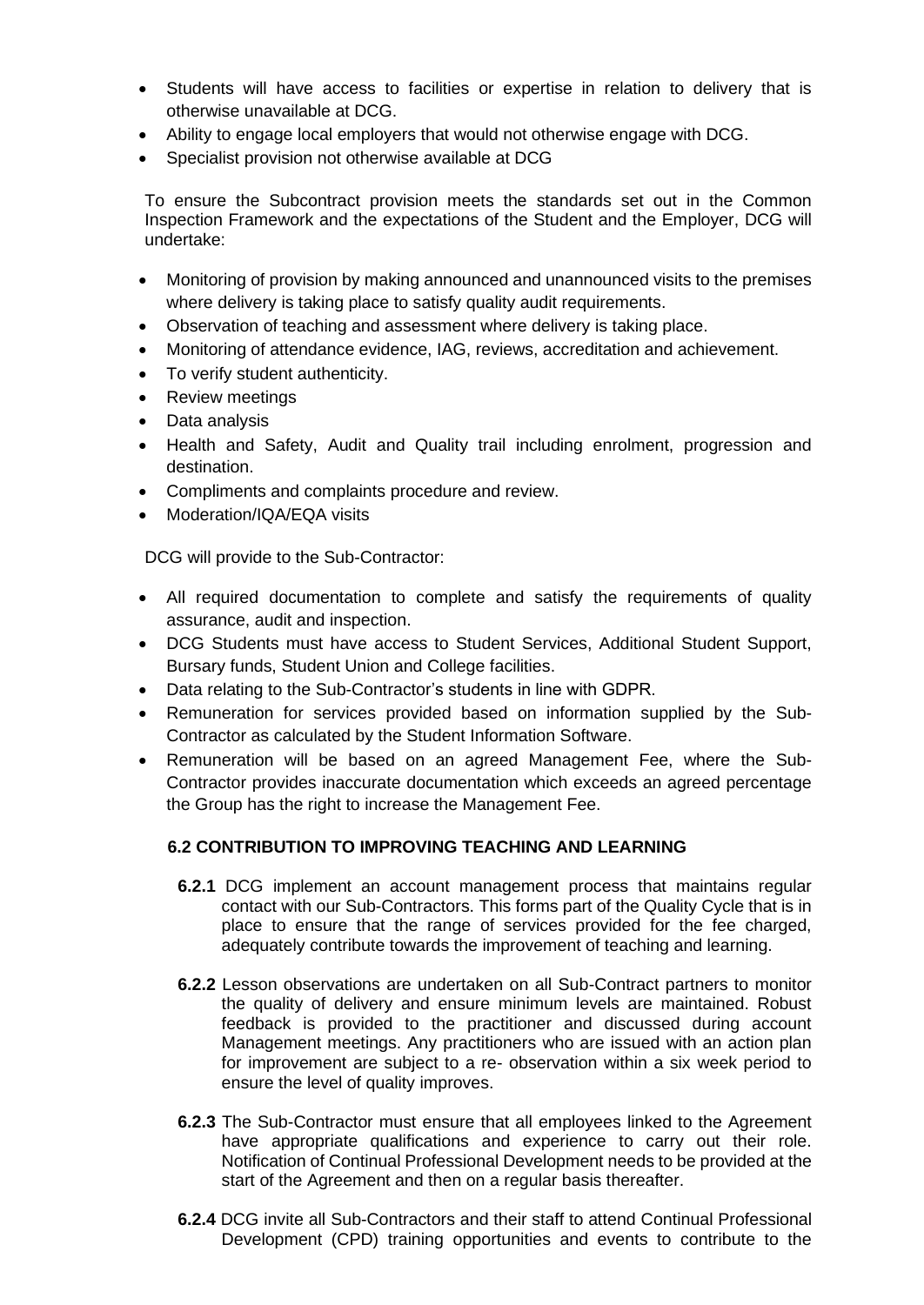improvement of teaching and learning. DCG also inform Sub-Contractors of any mandatory training that may be required.

- **6.2.5** Surveys are carried out with both employers and students to ascertain quality of delivery and training, the induction process, knowledge and skills of teaching staff and overall satisfaction. Feedback is disseminated via account management meetings.
- **6.2.6** All Sub-Contract partners are continually informed, via regular account management meetings, of success and retention rates and their performance against DCG and National benchmarks.
- **6.2.7** All Sub-Contract partners have access to learning resources and marketing materials to assist and contribute with improving teaching and learning.

## **6.3 CHARGING APPROACH AND FEE RANGE**

**6.3.1** The fee charged by DCG shall be agreed in the contract between the parties and shall be determined by the following:

A standard portion of the funding earned will be included in the Fee Structure as a standard management fee. This will be in support of the agreed minimum level of service provided by the Group in support of delivery.

- **6.3.2** The Group will have the option to increase or decrease the management fee in proportion to the risk, content, nature and distribution of the Sub-contract delivery, determined by the Group.
- **6.3.3** The fee structure shall enable the Group to increase the management fee in relation to any failure by the Sub-Contractor to hit agreed standards and targets.
- **6.3.4** In order to provide continuous improvement of standards in the sub-contracted provision, the fee structure will allow the Group to provide any additional, nonspecific services deemed necessary, over and above the agreed minimum level of service.
- **6.3.5** Any Sub-Contractor will be able to purchase additional services from the Group, deemed necessary and above and beyond the agreed minimum level of service.
- **6.3.6** The fee structure will be established with individual Sub-Contractors with the following guidelines in mind:

| <b>Provision</b><br>of<br>services by the<br>Group | Standard fee as<br>proportion<br>οf<br>funding earned | Possible range of fee as<br>proportion of funding<br>earned              | <b>Direct</b><br>charge<br>for<br>specific services                         |
|----------------------------------------------------|-------------------------------------------------------|--------------------------------------------------------------------------|-----------------------------------------------------------------------------|
| Agreed minimum<br>Standard                         | 15%                                                   | 15-20%                                                                   | N/A                                                                         |
| Additional<br>non-<br>specific services            | N/A                                                   | To be charged in<br>accordance with cost of<br>specific service to Group | N/A                                                                         |
| Additional<br>specific services                    | N/A                                                   | N/A                                                                      | To be charged in<br>accordance with cost<br>of specific service to<br>Group |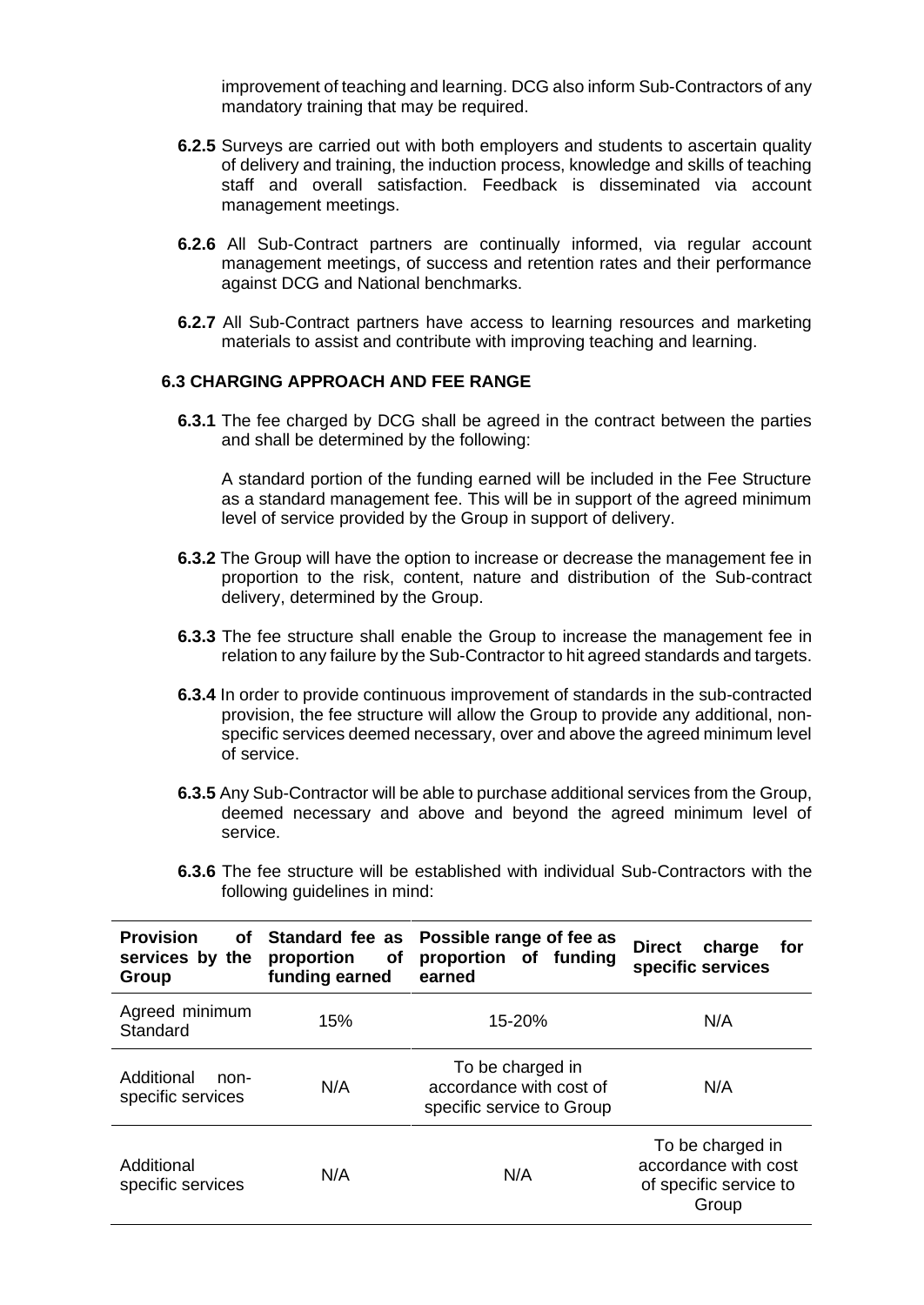## **6.4 PAYMENT TERMS**

- **6.4.1.** The level of fee charged by the Group will be agreed by all parties in relation to the charging approach and fee range included in this policy. This shall be set out within the contract between the Sub-Contractor and the Group.
- **6.4.2.** Within the contract will be the agreed payment terms set against the funding claimed by the Group in relation to the sub-contracted delivery. This shall include and be no less than:
	- A monthly schedule of payment
	- A final payment reconciliation payment which shall be in arrears against funding claimed by the Group in the contract period. This payment shall only be made in receipt of satisfactory evidence as so deemed by the Group and as stipulated in the schedules of the contract.
	- A requirement for the Group to make payment to the Sub-Contractor within the payment terms of the Group.
	- The Group will uphold the right to withhold payment where risk to the funding has been identified by the Group.
	- The Group will endeavour to make payments within the Monthly Schedule of Payments but the standard payment terms shall be 30 days.

## **6.5 DISSEMINATION OF POLICY**

- **6.5.1.** This policy is made available to all Sub-Contracting organisations as part of the contracting process undertaken by the Group with all potential partners prior to entering into a sub-contract partnership.
- **6.5.2.** The policy is distributed to the Group's Executive Team.
- **6.5.3.** The DCG Corporation are required to approve the Policy prior to adoption.
- **6.5.4.** The policy will be published on the main Group Website and can be assessed at: [http://www.derby-college.ac.uk](http://www.derby-college.ac.uk/)

## **7. Monitoring and Review**

**7.1** This policy will be reviewed after any change to statutory requirement, organisational or management change, HSE guidance or otherwise after 1 year.

**7.2** Sub-Contractors are responsible for ensuring that they co-operate with DCG (and its representatives) to ensure compliance with this policy.